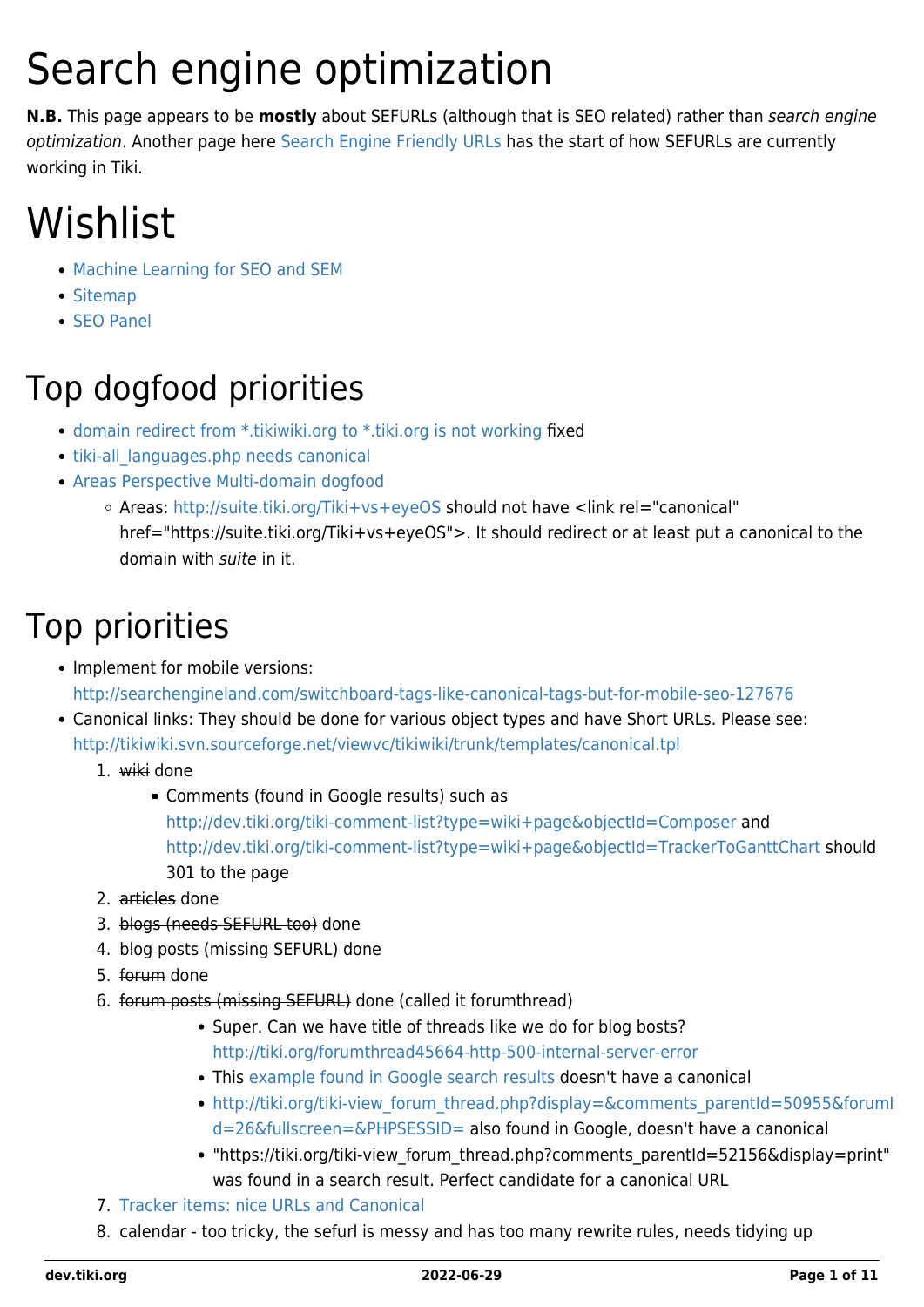9. categories done, but some tidying up of sort order etc needed

- Canonical should link to http version because better for SEO Done r40833
- tags for pages such as:
	- [http://doc.tiki.org/tiki-browse\\_freetags.php?tag=+cms&sort\\_mode=name\\_asc&broaden=y](http://doc.tiki.org/tiki-browse_freetags.php?tag=+cms&sort_mode=name_asc&broaden=y)
- directory: [http://tiki.org/tiki-directory\\_browse.php?parent=36](http://tiki.org/tiki-directory_browse.php?parent=36) vs<http://tiki.org/directory36?print=y>

### Notes

- Inform robots not to index error messages (ex.: db connection issue)
	- o but added meta generator?
	- Error 503 or something
	- <http://doc.tiki.org/Meta+Tags>
	- <http://antezeta.com/news/avoid-search-engine-indexing>
- inform robots not to index machine translated pages like: [http://info.tiki.org/tiki-index.php?machine\\_translate\\_to\\_lang=fa&no\\_bl=y&page=About+Tiki](http://info.tiki.org/tiki-index.php?machine_translate_to_lang=fa&no_bl=y&page=About+Tiki)
- <http://www.google.com/support/webmasters/bin/answer.py?answer=35769>
- pages which end with .txt should also work with shortURLS
- browser title of [https://info.tiki.org/tiki-list\\_file\\_gallery.php?view=list&galleryId=4](https://info.tiki.org/tiki-list_file_gallery.php?view=list&galleryId=4) is "calendar"

#### **Questions**

- Should we use absolute URLs for canonicals? Answer: yes
- What about:<https://github.com/piwik/piwik/issues/2974>

#### Open

| <b>Rating</b>                                                                       | <b>Subject</b>                                                  | <b>Submitted</b><br>by | <b>Importance</b> | <b>Easy</b><br>to<br>solve? | <b>Priority</b> | <b>Category</b>      | <b>Volunteered</b><br>to solve | <b>Created</b>        | <b>LastModif</b> | <b>Comments</b>               |
|-------------------------------------------------------------------------------------|-----------------------------------------------------------------|------------------------|-------------------|-----------------------------|-----------------|----------------------|--------------------------------|-----------------------|------------------|-------------------------------|
| ***<br>1★★<br>***<br>计女女<br>***<br>计女女<br>***<br>计女女<br>***<br>计女女<br>$(1)$ $\odot$ | metatag description<br>broken                                   | Niel Hirjee            | 10 high           | 10<br>easy                  | 99              | • Regression         |                                | 2017-05-30            | 2021-10-08       | 5<br>niel_hirjee-10<br>Aug 17 |
| ***<br>计女女<br>***<br>计女女<br>***<br>计女女<br>***<br>计女女<br>***<br>计女女<br>$(0)$ $\odot$ | SEO: exclude irrelevant<br>content and modules<br>from indexing | Marc<br>Laporte        | 3                 | 3                           | 9               | • Feature<br>request |                                | 2013-11-25 2013-11-25 |                  | 0                             |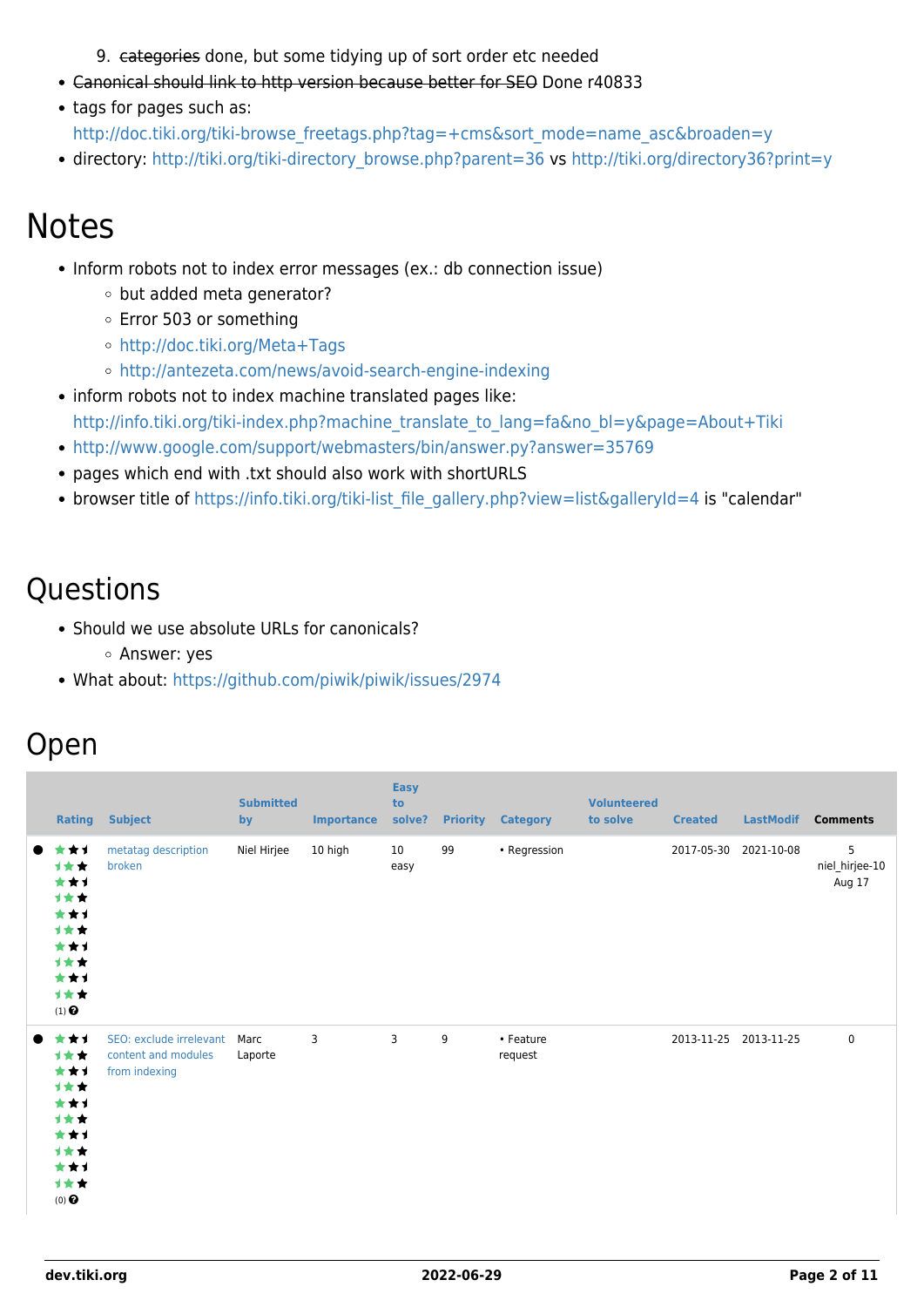| <b>Rating</b>                                                                                                      | <b>Subject</b>                                                                                                 | <b>Submitted</b><br>by               | <b>Importance</b> | <b>Easy</b><br>to<br>solve? |    | <b>Priority Category</b>                                                    | <b>Volunteered</b><br>to solve | <b>Created</b>        | <b>LastModif</b>      | <b>Comments</b>                    |
|--------------------------------------------------------------------------------------------------------------------|----------------------------------------------------------------------------------------------------------------|--------------------------------------|-------------------|-----------------------------|----|-----------------------------------------------------------------------------|--------------------------------|-----------------------|-----------------------|------------------------------------|
| ***<br>1★★<br>***<br><b>1**</b><br>***<br>计女女<br>***<br><b>1**</b><br>***<br>计女女<br>$(0)$ $\odot$                  | domain redirect from<br>*.tikiwiki.org to<br>*.tiki.org is not working                                         | Marc<br>Laporte                      | 9                 | 9                           | 81 | • Dogfood on<br>a *.tiki.org site<br>• Regression                           |                                | 2013-06-11            | 2014-08-30            | 5<br>Jyhem-01 Sep<br>14            |
| ***<br>计女女<br>***<br>计女女<br>***<br>计女女<br>***<br><b>1**</b><br>***<br>计女女<br>$(0)$ $\odot$                         | Scheduler failing to<br>create sitemap (no<br>commands defined in<br>the "sitemap"<br>namespace)               | Bernard<br>Sfez / Tiki<br>Specialist | 9                 | $\overline{7}$              | 63 | • Regression                                                                |                                |                       | 2021-12-12 2022-01-20 | $\pmb{0}$                          |
| ***<br>1★★<br>***<br><b>1**</b><br>***<br><b>1**</b><br>***<br><b>1**</b><br>***<br>计女女<br>$(1)$ $\odot$           | SEF forum thread                                                                                               | drsassafras 6                        |                   | 9                           | 54 | • Consistency                                                               | manivannans                    |                       | 2014-04-27 2014-04-27 | $\pmb{0}$                          |
| ***<br>1**<br>***<br>计女女<br>***<br><b>1**</b><br>***<br><b>1**</b><br>***<br>计女女<br>$(0)$ $\odot$                  | Wrong URL at tiki-<br>admin_sitemap.php for<br>submitting a Tiki<br>generated sitemap<br>(manual VS console) ? | Bernard<br>Sfez / Tiki<br>Specialist | 10 high           | 5                           | 50 | • Consistency                                                               |                                |                       | 2021-12-07 2021-12-12 | $\mathbf{1}$<br>Bsfez-12 Dec<br>21 |
| ***<br>1★★<br>***<br><b>1**</b><br>***<br><b>1**</b><br>***<br><b>1**</b><br>***<br>计女女<br>$(0)$<br>$\pmb{\Theta}$ | RSS feed for trackers:<br>should use SEFURLs                                                                   | Marc<br>Laporte                      | 1 low             |                             | 5  | • Less than<br>30-minutes fix                                               |                                | 2011-12-29 2011-12-29 |                       | $\pmb{0}$                          |
| ***<br>1★★<br>***<br>计女女<br>***<br><b>1**</b><br>***<br><b>1**</b><br>***<br>计女女<br>$(0)$ $\bigodot$               | Simple way to tell<br>search engine robot to<br>index or not a Tiki site                                       | Bernard<br>Sfez / Tiki<br>Specialist | $7\overline{ }$   | $7\overline{ }$             | 49 | • Feature<br>request<br>• Developer<br>Training<br>• Easy for<br>Newbie Dev |                                |                       | 2021-11-08 2021-11-08 | $\pmb{0}$                          |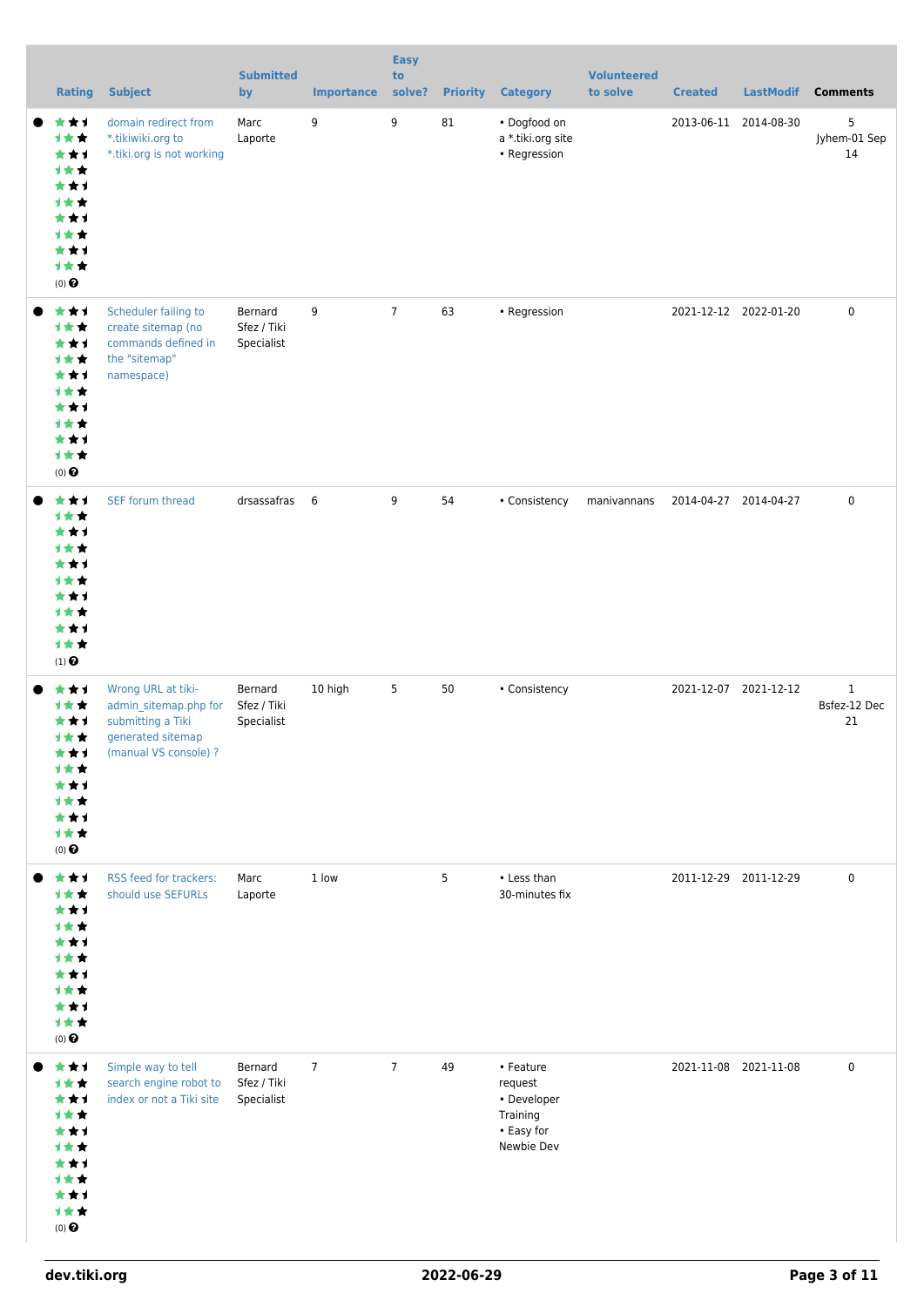| <b>Rating</b>                                                                                            | <b>Subject</b>                                                                                                  | <b>Submitted</b><br>by               | <b>Importance</b> | <b>Easy</b><br>to<br>solve? | <b>Priority</b> | <b>Category</b>                                                                                                  | <b>Volunteered</b><br>to solve | <b>Created</b> | <b>LastModif</b>      | <b>Comments</b>                      |
|----------------------------------------------------------------------------------------------------------|-----------------------------------------------------------------------------------------------------------------|--------------------------------------|-------------------|-----------------------------|-----------------|------------------------------------------------------------------------------------------------------------------|--------------------------------|----------------|-----------------------|--------------------------------------|
| ***<br>1★★<br>***<br><b>1**</b><br>***<br>***<br>***<br><b>1**</b><br>***<br>1★★<br>(0)                  | <b>Disallow printing links</b><br>to be indexed by<br>search engines                                            | Bernard<br>Sfez / Tiki<br>Specialist | $\overline{7}$    | $\overline{7}$              | 49              | • Feature<br>request<br>• Dogfood on<br>a *.tiki.org site<br>• Developer<br>Training<br>• Easy for<br>Newbie Dev |                                |                | 2021-11-08 2021-11-08 | 0                                    |
| ***<br>1★★<br>***<br><b>1**</b><br>***<br><b>1**</b><br>***<br><b>1**</b><br>***<br>计女女<br>$(0)$ $\odot$ | Date of article in the<br>sitemap article xml are<br>wrong                                                      | Bernard<br>Sfez / Tiki<br>Specialist | $\overline{7}$    | $\overline{7}$              | 49              | • Error<br>• Regression                                                                                          |                                |                | 2021-12-06 2021-12-07 | 0                                    |
| ***<br><b>1**</b><br>***<br>1★★<br>***<br><b>1**</b><br>***<br><b>1**</b><br>***<br>计女女<br>$(0)$ $\odot$ | <b>Tighter integration</b><br>with Apache's ><br>.htaccess (error<br>messages, etc.)                            | Marc<br>Laporte                      | 8                 | 5                           | 40              | • Feature<br>request<br>• Dogfood on<br>a *.tiki.org site                                                        |                                |                | 2008-12-04 2018-02-09 | $\mathbf 1$<br>amette-04 Dec<br>08   |
| ***<br>1★★<br>* * 1<br><b>1**</b><br>***<br>***<br>***<br><b>1**</b><br>***<br>1★★<br>$(0)$ $\odot$      | In dev.org : search<br>bug, old problem(s)<br>not solved in sorting a<br>filtered list.                         |                                      | 8                 |                             | 40              | • Usability<br>• Dogfood on<br>a *.tiki.org site<br>• Consistency                                                |                                |                | 2011-08-10 2011-08-10 | 0                                    |
| ***<br>1★★<br>***<br><b>1**</b><br>***<br><b>1**</b><br>***<br><b>1**</b><br>***<br>计女女<br>$(0)$ $\odot$ | To show Links with no<br>Permission for anonym<br>- turns external<br>Sitemap creation in a<br>disasterarea 302 | artbody                              | $7\overline{ }$   | 5                           | 35              | • Usability<br>• Feature<br>request                                                                              |                                |                | 2009-04-07 2013-11-04 | 0                                    |
| ***<br>1★★<br>***<br><b>1**</b><br>***<br><b>1**</b><br>***<br><b>1**</b><br>***<br>计女女<br>$(0)$ $\odot$ | Group home pages do<br>not work under sefurl                                                                    | Gergely                              | $\overline{7}$    |                             | 35              | • Usability<br>• Conflict of<br>two features<br>(each works)<br>well<br>independently)                           |                                |                | 2011-01-27 2011-01-29 | $\mathbf 1$<br>Chealer9-16<br>Feb 11 |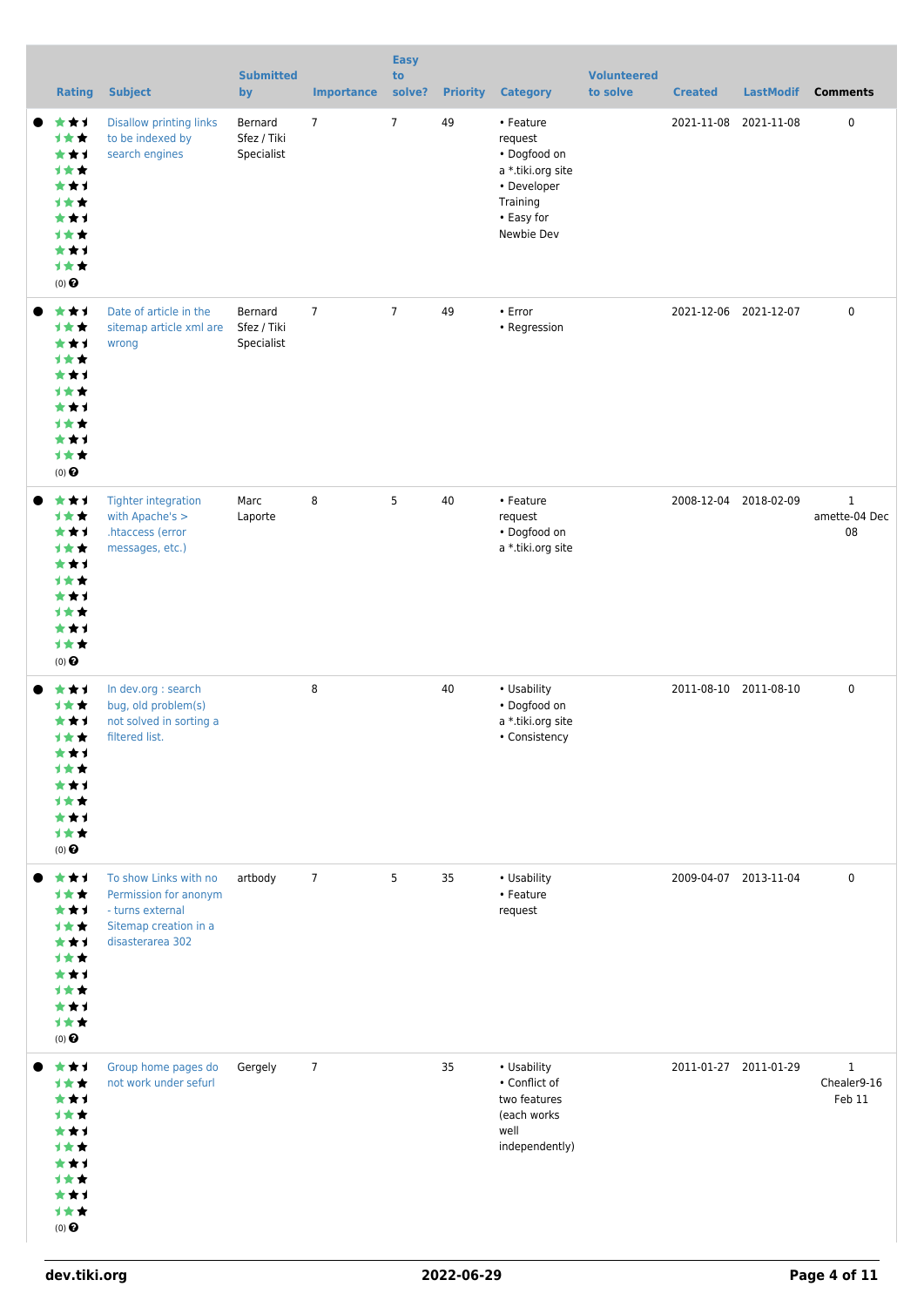| <b>Rating</b>                                                                                               | <b>Subject</b>                                                                                              | <b>Submitted</b><br>by               | <b>Importance</b> | <b>Easy</b><br>to<br>solve? | <b>Priority</b> | <b>Category</b>                                                        | <b>Volunteered</b><br>to solve | <b>Created</b>        | <b>LastModif</b> | <b>Comments</b>                               |
|-------------------------------------------------------------------------------------------------------------|-------------------------------------------------------------------------------------------------------------|--------------------------------------|-------------------|-----------------------------|-----------------|------------------------------------------------------------------------|--------------------------------|-----------------------|------------------|-----------------------------------------------|
| ***<br>1★★<br>***<br>1★★<br>***<br><b>1**</b><br>***<br><b>1**</b><br>***<br>计女女<br>(0)                     | Google shouldn't<br>returns edit page link<br>to create a new page                                          | Bernard<br>Sfez / Tiki<br>Specialist | $7^{\circ}$       | 5                           | 35              | • Dogfood on<br>a *.tiki.org site<br>$\cdot$ Bug                       |                                | 2021-10-31 2021-10-31 |                  | 0                                             |
| ***<br>***<br>***<br><b>1**</b><br>***<br>计女女<br>***<br><b>1**</b><br>***<br>计女女<br>$(0)$ $\odot$           | Tracker items: nice<br><b>URLs and Canonical</b>                                                            | Marc<br>Laporte                      | 8                 | $\overline{4}$              | 32              | • Feature<br>request<br>• Consistency                                  |                                | 2013-11-03 2013-11-04 |                  | 0                                             |
| ***<br>1★★<br>***<br><b>1**</b><br>***<br><b>1**</b><br>***<br>1★★<br>***<br>计女女<br>$(0)$ $\odot$           | SEFUrl needs to be<br>updated                                                                               | shtepawski 6                         |                   |                             | 30              | • Support<br>request                                                   |                                | 2010-03-02 2010-03-02 |                  | $\overline{2}$<br>Gergely-03<br><b>Nov 10</b> |
| ***<br>1★★<br>***<br><b>1**</b><br>***<br><b>1**</b><br>★★1<br><b>1**</b><br>***<br>计女女<br>$(0)$ $\odot$    | Structures don't get<br>SEF links when SEF is<br>enabled                                                    | DesertWolf 6                         |                   |                             | 30              | • Conflict of<br>two features<br>(each works<br>well<br>independently) |                                | 2010-04-28 2010-04-28 |                  | 0                                             |
| ***<br>1**<br>***<br><b>1**</b><br>***<br>1★★<br>***<br><b>1**</b><br>***<br>计女女<br>$(0)$<br>$\pmb{\Theta}$ | <b>SEFURL with</b><br>parameters in URL<br>path                                                             | Frank<br>Guthausen                   | 6                 | 5                           | 30              | • Error                                                                |                                | 2012-11-09 2013-10-28 |                  | 0                                             |
| ***<br>计女女<br>***<br>1★★<br>***<br>1★★<br>***<br>计女女<br>***<br>计女女<br>$(0)$ $\bigodot$                      | Allow redirect plugin to Ibmaian<br>use fragment<br>identifiers<br>(section/anchor ids)<br>(patch included) |                                      |                   |                             | 25              | • Feature<br>request<br>• Patch                                        |                                | 2009-05-20            | 2009-06-07       | $\mathbf{1}$<br>marclaporte-23<br>Aug 10      |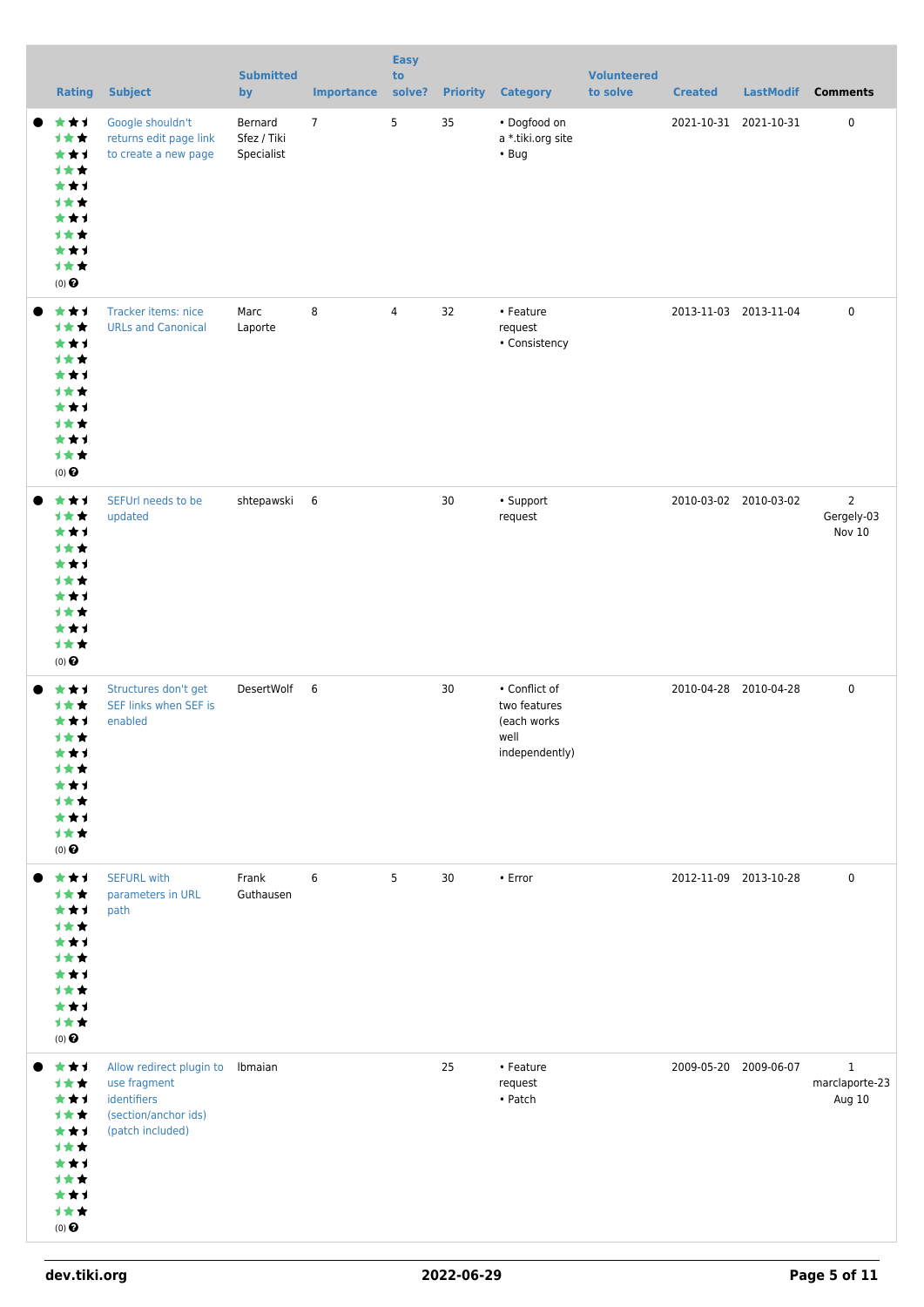### Pending

|                   |                  |                                              | <b>Easy</b> |  |                    |                          |          |
|-------------------|------------------|----------------------------------------------|-------------|--|--------------------|--------------------------|----------|
|                   | <b>Submitted</b> |                                              | TO.         |  | <b>Volunteered</b> |                          |          |
| Rating Subject by |                  | Importance solve? Priority Category to solve |             |  |                    | <b>Created LastModif</b> | Comments |

#### Closed

|           | <b>Rating</b>                                                                                                   | <b>Subject</b>                                              | <b>Submitted</b><br>by | <b>Importance</b> | <b>Easy</b><br>to<br>solve? | <b>Priority</b> | <b>Category</b>                                                                                                     | <b>Volunteered</b><br>to solve | <b>Created</b>        | <b>LastModif</b> | <b>Comments</b>                            |
|-----------|-----------------------------------------------------------------------------------------------------------------|-------------------------------------------------------------|------------------------|-------------------|-----------------------------|-----------------|---------------------------------------------------------------------------------------------------------------------|--------------------------------|-----------------------|------------------|--------------------------------------------|
|           | ◎ ★★1<br>1★★<br>***<br>计女女<br>***<br><b>1**</b><br>***<br><b>1**</b><br>***<br>1★★<br>$(0)$ $\odot$             | Cannot Reply to a<br><b>Comment on Wiki</b><br>page         | psue                   | 9 high            | 8                           | 72              | • Error<br>• Conflict of<br>two features<br>(each works<br>well<br>independently)<br>• Less than 30-<br>minutes fix |                                | 2009-09-16            | 2010-01-14       | $\mathbf{1}$<br>marclaporte-27<br>Dec 09   |
|           | $0 \star \star 1$<br>1★★<br>***<br>计女女<br>***<br><b>1**</b><br>***<br><b>1**</b><br>***<br>1★★<br>$(0)$ $\odot$ | _htaccess should<br>know which version<br>of Tiki it is for | Marc<br>Laporte        | 9 high            | 8                           | 72              | • Feature<br>request<br>• Less than 30-<br>minutes fix                                                              | Nelson Ko                      | 2009-12-25 2012-04-16 |                  | $\pmb{0}$                                  |
| $\bullet$ | ***<br>1★★<br>***<br>1★★<br>***<br><b>1**</b><br>***<br>计女女<br>***<br>1★★<br>$(0)$ $\odot$                      | nofollow on<br>hyperlinks                                   | Marc<br>Laporte        | 8                 | 8                           | 64              | • Feature<br>request<br>• Less than 30-<br>minutes fix                                                              |                                | 2008-02-28 2010-08-23 |                  | 8<br>marclaporte-23<br>Aug 10              |
| o.        | ***<br><b>1★★</b><br>***<br>计女女<br>***<br>1★★<br>***<br>计女女<br>***<br>计女女<br>$(0)$ $\odot$                      | tiki-all_languages.php<br>needs canonical                   | Marc<br>Laporte        | 8                 | 8                           | 64              | • Feature<br>request                                                                                                | manivannans                    | 2013-11-19 2014-02-13 |                  | $\overline{2}$<br>manivannans-20<br>Dec 13 |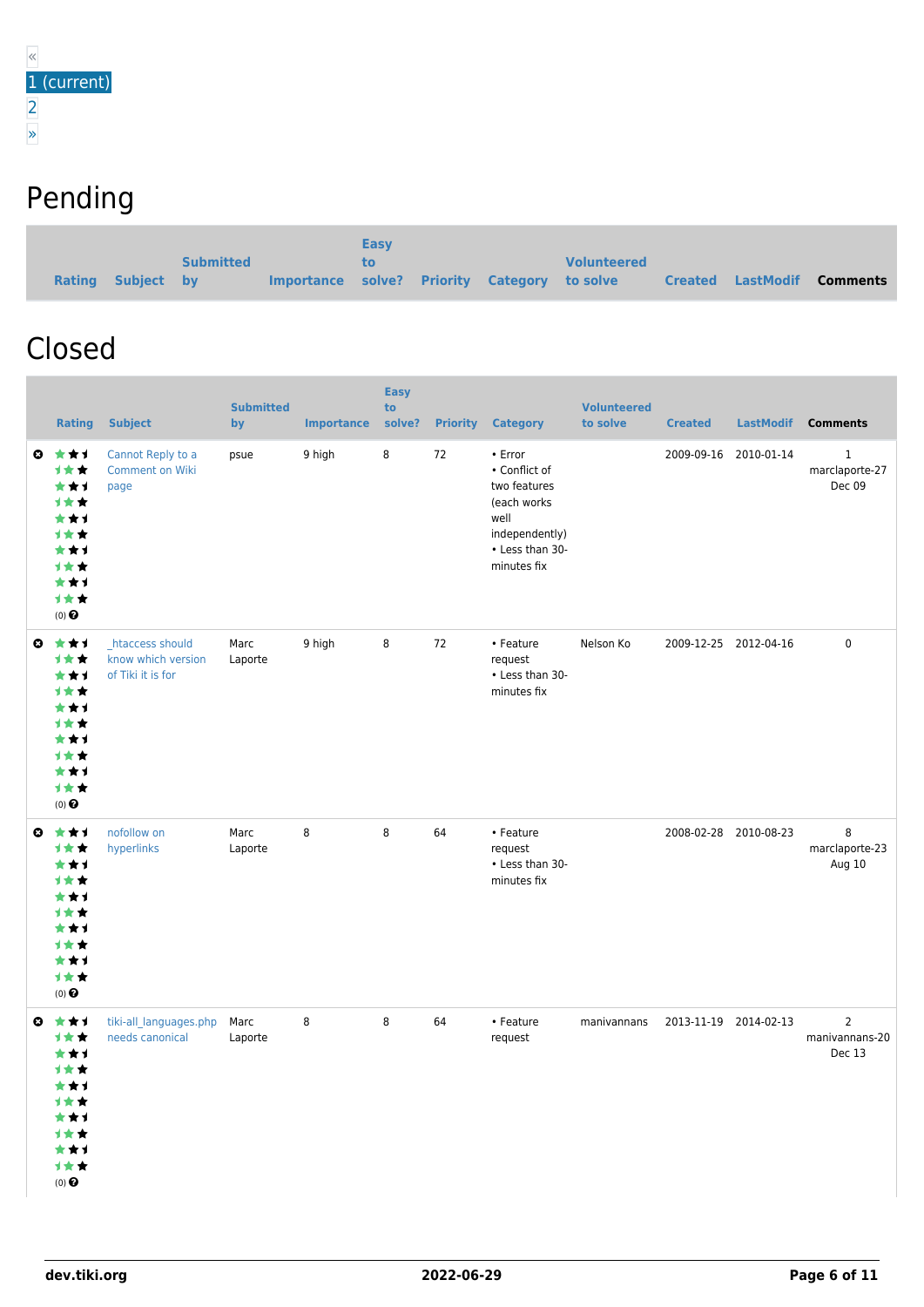|           | <b>Rating</b>                                                                                                          | <b>Subject</b>                                                                    | <b>Submitted</b><br>by | <b>Importance</b> | <b>Easy</b><br>to<br>solve? | <b>Priority</b> | <b>Category</b>                                                                   | <b>Volunteered</b><br>to solve | <b>Created</b> | <b>LastModif</b>      | <b>Comments</b>                            |
|-----------|------------------------------------------------------------------------------------------------------------------------|-----------------------------------------------------------------------------------|------------------------|-------------------|-----------------------------|-----------------|-----------------------------------------------------------------------------------|--------------------------------|----------------|-----------------------|--------------------------------------------|
| ◎         | ***<br>1**<br>***<br><b>1**</b><br>***<br>***<br>***<br><b>1**</b><br>***<br>计女女<br>(0)                                | Pollution of URLs by<br>sending relative links<br>to inexisting<br>subdirectories | Marc<br>Laporte        | $\overline{7}$    | $\overline{7}$              | 49              | • Error<br>• Conflict of<br>two features<br>(each works<br>well<br>independently) | Nelson Ko                      |                | 2012-10-16 2013-10-28 | 1<br>marclaporte-29<br>Jan 13              |
| $\bullet$ | ***<br>1★★<br>***<br><b>1**</b><br>***<br><b>1**</b><br>***<br><b>1**</b><br>***<br>计女女<br>$(0)$ $\odot$               | Disallow tiki-<br>tell_a_friend.php in<br>robots.txt                              | Jan Krohn              | 6                 | 8                           | 48              | • Usability<br>• Less than 30-<br>minutes fix                                     |                                |                | 2010-03-11 2011-02-05 | 6<br>JanKrohn-18 Mar<br>10                 |
| O         | 大女子<br>计女女<br>***<br>计女女<br>***<br><b>1**</b><br>***<br>计女女<br>***<br>计女女<br>$(0)$ $\odot$                             | period (.) in page<br>names conflicts with<br><b>Short URLs rewrite</b><br>rules  | Marc<br>Laporte        | 9 high            |                             | 45              | • Error<br>• Dogfood on a<br>*.tiki.org site                                      |                                |                | 2008-11-01 2009-01-16 | $\mathbf 0$                                |
| o.        | 大大才<br><b>1**</b><br>***<br><b>1**</b><br>***<br>1 * *<br>***<br><b>1**</b><br>***<br>计女女<br>$(0)$ $\odot$             | <b>Canonical URL Tag</b>                                                          | Marc<br>Laporte        | 9 high            |                             | 45              | • Feature<br>request<br>• Dogfood on a<br>*.tiki.org site                         |                                |                | 2009-04-03 2011-05-23 | $\overline{2}$<br>marclaporte-05<br>Dec 10 |
|           | $0 \star \star 1$<br>1★★<br>***<br><b>1**</b><br>***<br><b>1**</b><br>***<br><b>1**</b><br>***<br>1★★<br>$(0)$ $\odot$ | Ability to use a<br>structure as a menu<br>{menu<br>structureId=1}                | homung                 | 8                 |                             | 40              | • Feature<br>request                                                              | homung                         |                | 2007-04-05 2010-01-14 | 6<br>marclaporte-29<br>Apr 09              |
|           | $0 \star \star 1$<br>1★★<br>***<br><b>1**</b><br>***<br><b>1**</b><br>***<br><b>1**</b><br>***<br>1★★<br>$(0)$ $\odot$ | Adding some<br>examples in htaccess                                               | Marc<br>Laporte        | 5                 | 8                           | 40              | $\bullet$<br>Documentation<br>(or Advocacy)<br>• Less than 30-<br>minutes fix     |                                |                | 2008-03-08 2010-12-26 | 3<br>marclaporte-29<br>Mar 10              |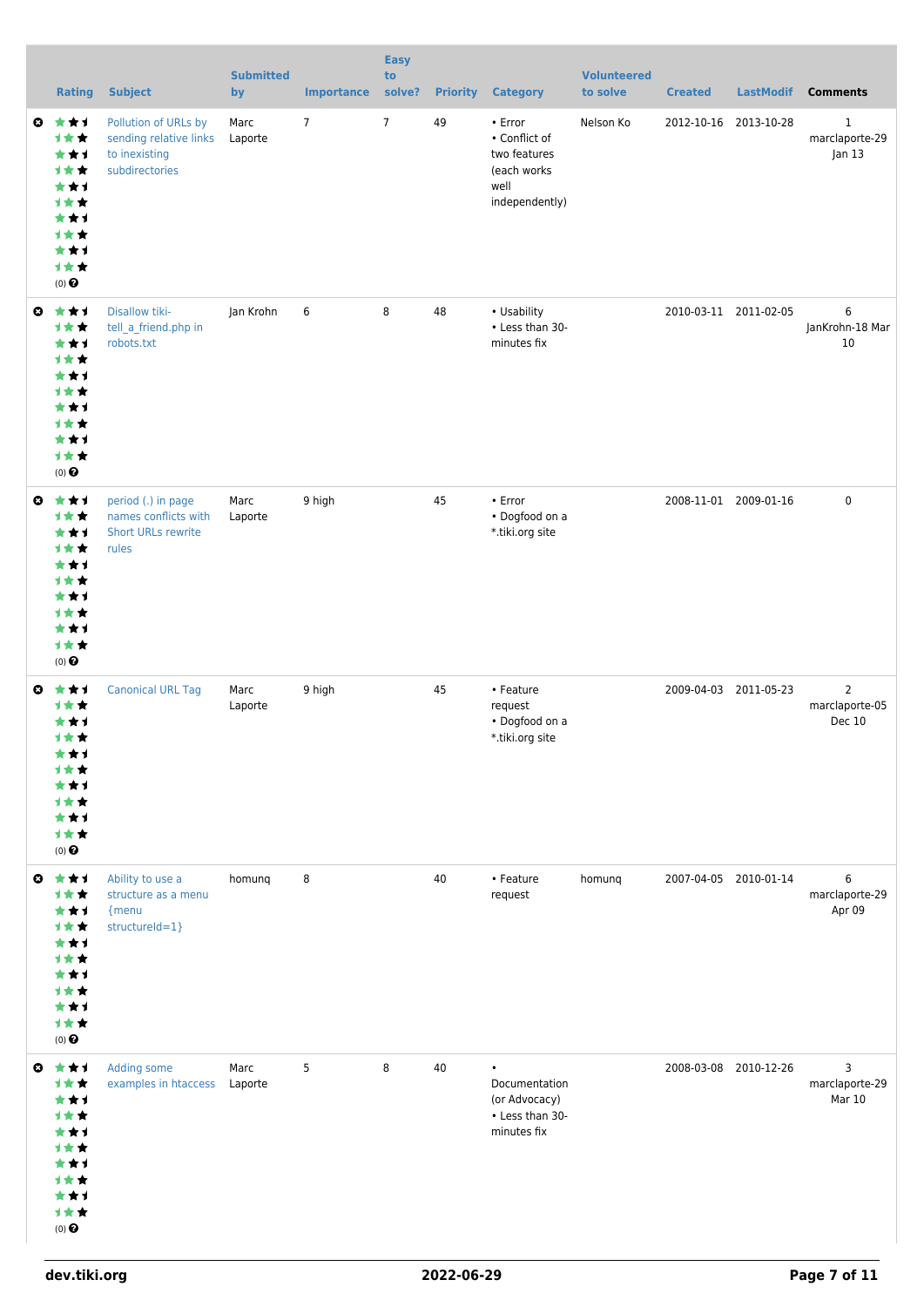|           | <b>Rating</b>                                                                                                             | <b>Subject</b>                                                                           | <b>Submitted</b><br>by | <b>Importance</b> | <b>Easy</b><br>to<br>solve? |    | <b>Priority Category</b>                                                            | <b>Volunteered</b><br>to solve | <b>Created</b>        | <b>LastModif</b>      | <b>Comments</b>                            |
|-----------|---------------------------------------------------------------------------------------------------------------------------|------------------------------------------------------------------------------------------|------------------------|-------------------|-----------------------------|----|-------------------------------------------------------------------------------------|--------------------------------|-----------------------|-----------------------|--------------------------------------------|
|           | ◎ ★★1<br>1★★<br>***<br><b>1**</b><br>***<br>计女女<br>***<br><b>1**</b><br>***<br>计女女<br>$(1)$ $\odot$                       | Site Map for visitors<br>and search engines<br>(Sitemap Protocol)                        | Marc<br>Laporte        | 8                 | 5                           | 40 | • Feature<br>request                                                                |                                |                       | 2008-03-09 2017-12-17 | $\overline{7}$<br>marclaporte-17<br>Dec 17 |
|           | ◎ ★★1<br>计女女<br>***<br>***<br>***<br><b>1**</b><br>***<br>计女女<br>***<br>计女女<br>$(0)$ $\odot$                              | Saving page with<br><b>SEFURL on creates</b><br>404 error                                | mrisch                 | 8                 |                             | 40 | • Error                                                                             |                                | 2008-08-16 2008-08-16 |                       | $\mathbf 0$                                |
| $\bullet$ | ***<br>1★★<br>***<br><b>1**</b><br>***<br><b>1**</b><br>***<br>计女女<br>***<br>计女女<br>$(0)$ $\odot$                         | page names with<br>colon, like<br>user:person not<br>working when<br><b>SEFURL</b> is on | Nelson Ko              | 8                 |                             | 40 | • Error                                                                             |                                |                       | 2010-11-09 2011-01-05 | $\mathbf{1}$<br>marclaporte-05<br>Jan 11   |
| O         | ***<br><b>1★★</b><br>***<br>计女女<br>***<br><b>1**</b><br>***<br><b>1**</b><br>***<br>1★★<br>$(0)$ $\odot$                  | Add canonical for tiki-<br>slideshow2.php                                                | Marc<br>Laporte        | $\overline{4}$    | 10<br>easy                  | 40 | • Feature<br>request                                                                | manivannans                    | 2013-12-03 2013-12-09 |                       | $\mathbf 0$                                |
|           | $0 \star \star 1$<br>计女女<br>***<br>1★★<br>***<br>计女女<br>***<br><b>1**</b><br>***<br>1★★<br>$(0)$<br>$\pmb{\Theta}$        | <b>SEF URL Search</b><br><b>Engine Friendly URL</b>                                      | artbody                | 8                 |                             | 40 | • Usability<br>• Feature<br>request<br>• Patch<br>• Dogfood on a<br>*.tiki.org site | artbody                        |                       | 2006-05-18 2021-10-11 | $\overline{7}$<br>Bsfez-11 Oct 21          |
|           | $0 \star \star 1$<br><b>1**</b><br>***<br><b>1**</b><br>***<br><b>1**</b><br>***<br>计女女<br>***<br>计女女<br>$(0)$ $\bigodot$ | Full screen mode:<br>Error on first click on<br>dev.tw.o and<br>doc.tw.o                 |                        | $\overline{7}$    |                             | 35 | • Error<br>• Dogfood on a<br>*.tiki.org site                                        |                                |                       | 2009-04-19 2011-01-05 | $\mathbf 0$                                |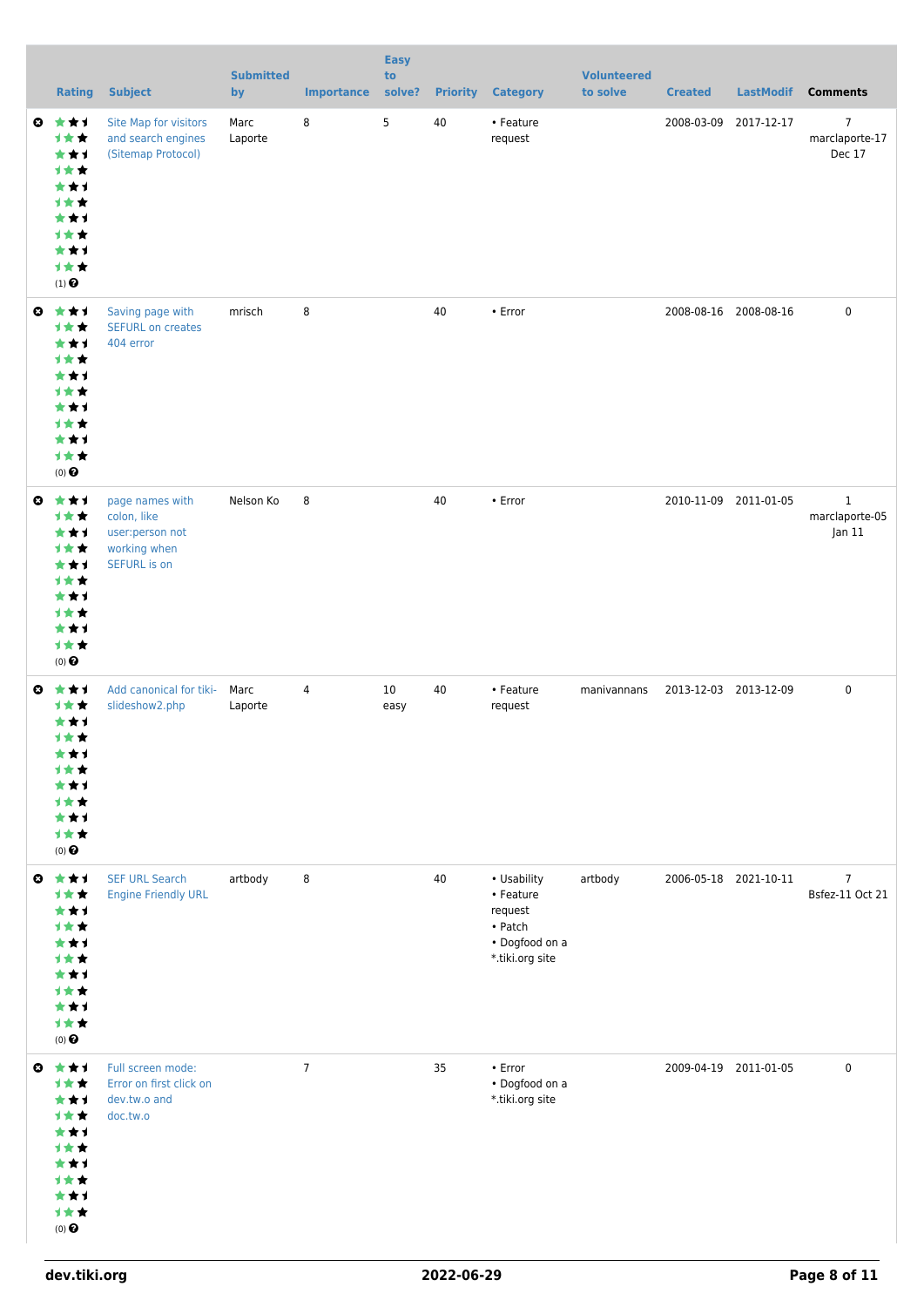|                       | <b>Rating</b>                                                                                             | <b>Subject</b>                                                                             | <b>Submitted</b><br>by               | <b>Importance</b> | <b>Easy</b><br>to<br>solve? |    | <b>Priority Category</b>                 | <b>Volunteered</b><br>to solve | <b>Created</b> | <b>LastModif</b>      | <b>Comments</b>                   |
|-----------------------|-----------------------------------------------------------------------------------------------------------|--------------------------------------------------------------------------------------------|--------------------------------------|-------------------|-----------------------------|----|------------------------------------------|--------------------------------|----------------|-----------------------|-----------------------------------|
| $\boldsymbol{\omega}$ | 大女子<br>1★★<br>***<br><b>1**</b><br>***<br><b>1**</b><br>***<br><b>1**</b><br>***<br>1★★<br>$(0)$ $\Theta$ | Remove www<br>automatically                                                                | Marc<br>Laporte                      | $\overline{7}$    |                             | 35 | • Feature<br>request                     |                                |                | 2010-03-30 2010-04-05 | $\pmb{0}$                         |
| $\bullet$             | 大女子<br>计女女<br>***<br><b>1**</b><br>***<br><b>1**</b><br>***<br><b>1**</b><br>***<br>1★★<br>$(0)$ $\Theta$ | Google reject Tiki<br>generated sitemap                                                    | Bernard<br>Sfez / Tiki<br>Specialist | $\overline{7}$    | 5                           | 35 | • Regression<br>• Easy for<br>Newbie Dev |                                |                | 2021-09-13 2021-12-07 | $\overline{4}$<br>Bsfez-07 Dec 21 |
| $\bullet$             | ***<br>1**<br>***<br><b>1**</b><br>***<br><b>1**</b><br>***<br><b>1**</b><br>***<br>计女女<br>$(0)$ $\odot$  | Allow meta tags<br>unique to pages                                                         | typeamom                             | 6                 |                             | 30 | • Feature<br>request                     | typeamom                       |                | 2007-04-09 2018-03-06 | 3<br>marclaporte-15<br>Jan 10     |
| $\boldsymbol{\omega}$ | 食食手<br>计女女<br>***<br>计女女<br>***<br>计女女<br>***<br>计女女<br>***<br>1★★<br>$(0)$ $\odot$                       | <b>Allow Choice of URL</b><br>name that includes<br>page name, not<br>number, for articles | typeamom                             | 6                 |                             | 30 | • Feature<br>request                     | typeamom                       |                | 2007-05-06 2010-01-16 | $\pmb{0}$                         |

« 1 (current) [2](https://dev.tiki.org/tiki-print.php?tr_sort_mode2=f_48_asc&page=Search+engine+optimization&tr_offset3=20) [»](https://dev.tiki.org/tiki-print.php?tr_sort_mode2=f_48_asc&page=Search+engine+optimization&tr_offset3=20)

### Discussion on IRC about SEFURLs

#### $[+]$ Some tips from Dima

Dima is a developer in contact with Regis & Marc and who will join the Tiki community in February 2013

```
> Also I'm sending you some seo-recomendations:
> 1 ) It would be better to make redirects (for example from
```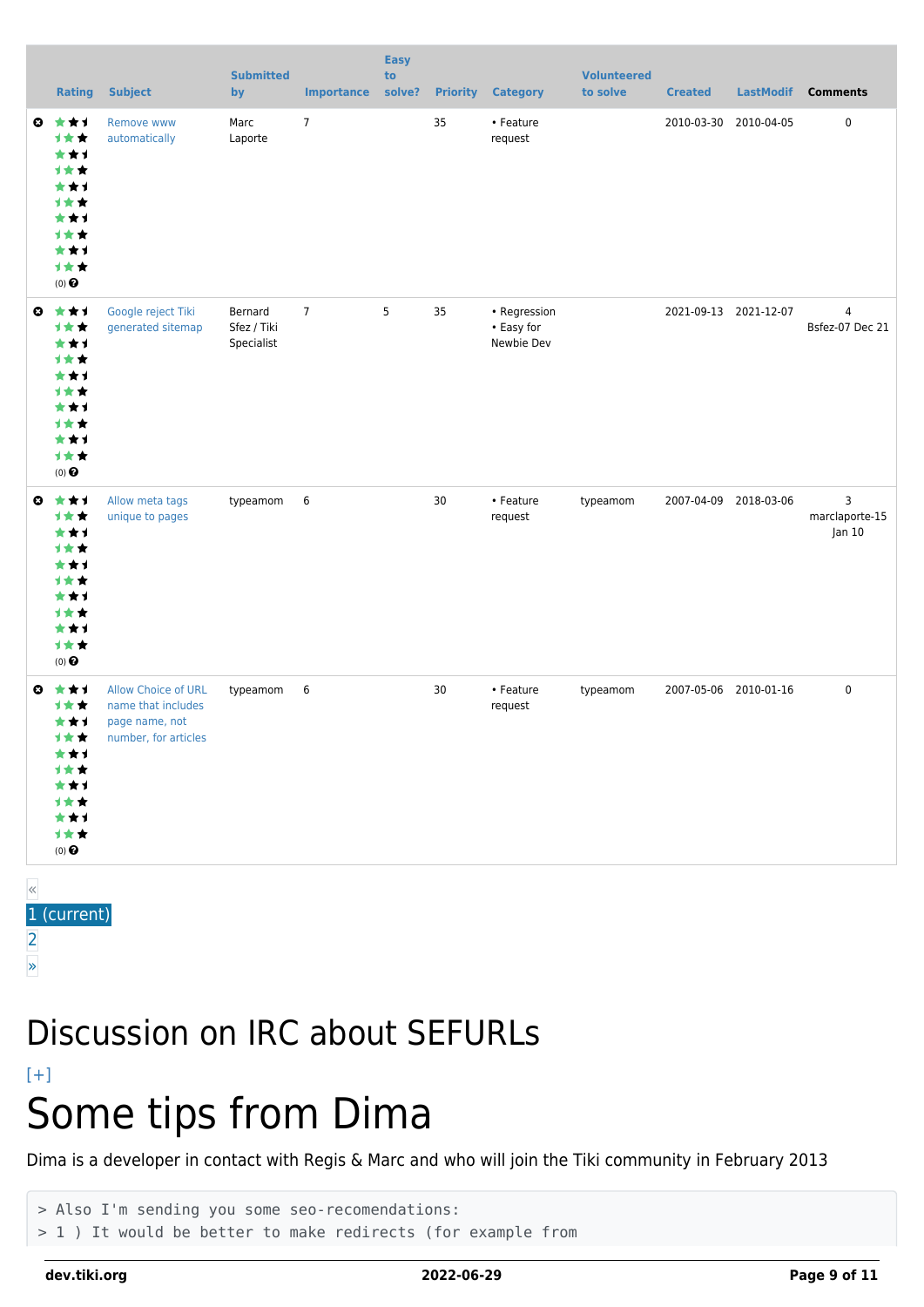```
> http://info.tiki.org/Join+the+Community to
> http://info.tiki.org/Join+the+Community/) All urls should be in one format.
> 2) In robots.txt directive Crawl-Delay should be at the bottom of the file
> 3) Indexing search should be forbidden by placeing Disallow:
> /tiki-searchresults* into robots.txt
> 4) <h1> tags should be without any attributes, such as id, class etc.
> 5) As I can see, main page is http://tiki.org/tiki-index.php but
> http://tiki.org/ redirects to http://info.tiki.org. It's not good :)
> 6) Also I've never seen directive Exclude in robots.txt before.
>
```
Huh ? I do not understand this:

#### Dima wrote:

4) tags should be without any attributes, such as id, class etc. - why ? — luci

## **Tricky**

- http://doc.tiki.org/Wiki-Syntax+Text -> OK
- http://doc.tiki.org/wiki-Syntax+Text -> not OK because of this rule RewriteRule ^wiki-[\(A-Za-z0-9](https://dev.tiki.org/A-Za-z0-9)+) tiki-index.php?page=\$1 [QSA,L](https://dev.tiki.org/QSA,L), but complicated what to do with this rule, backward compatibility suggest we keep it. But it's a rule that don't even support non-alpha in pagename

## Related

- [URL Rewriting Revamp](https://dev.tiki.org/URL-Rewriting-Revamp)
- <http://wordpress.org/extend/plugins/all-in-one-seo-pack/>
- <http://www.aboutus.org/Learn/Quick-SEO-Fixes-for-Internal-Links>
- <http://schema.org/>
- [The Inconvenient Truth About SEO](http://www.smashingmagazine.com/2012/12/11/seo-the-inconvenient-truth/)
- <https://github.com/PiedWeb/SeoPocketCrawler>
- <https://github.com/ARCANEDEV/SEO-Helper>
- <https://github.com/melbahja/seo> +<https://packagist.org/packages/melbahja/seo>
- <https://packagist.org/packages/evert/sitemap-php> is abandoned so perhaps could be replaced by \* <https://github.com/melbahja/seo/tree/master/src/Sitemap>
- <https://github.com/eyecatchup/SEOstats/issues/151>(project seems on hold)
- <https://github.com/marcortola/behat-seo-contexts> + <https://packagist.org/packages/marcortola/behat-seo-contexts>

#### alias

- [Rewrite Rules](https://dev.tiki.org/Rewrite-Rules)
- [Clean URL](https://dev.tiki.org/Clean-URL)
- [Clean URLs](https://dev.tiki.org/Clean-URLs)